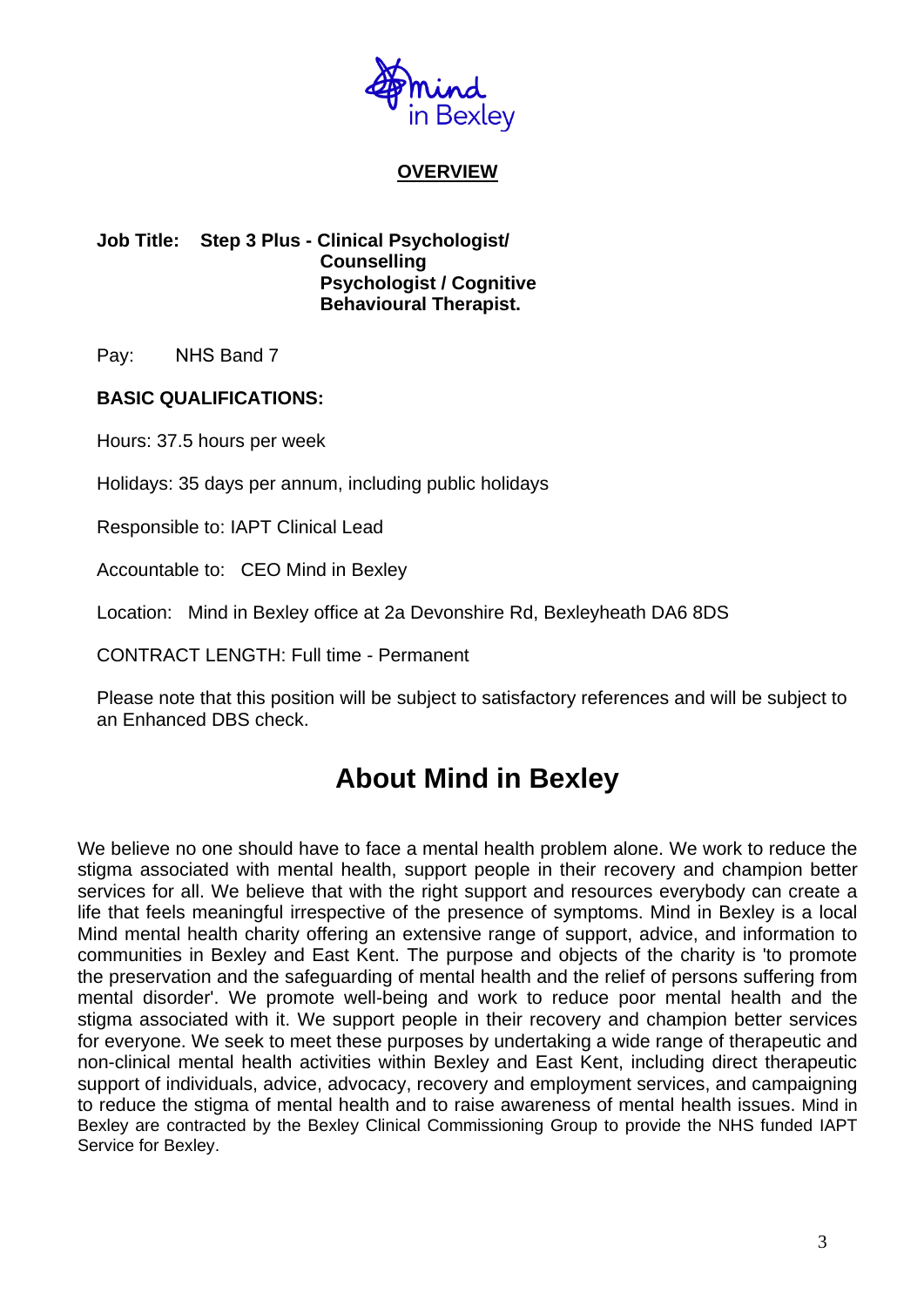

## **Job Description**

## **Job Summary**

We are seeking individuals who are passionate about mental health and who want to work for an award-winning specialised Mental Health Charity.

This role has been developed to provide support for Bexley adults whose needs fall between the Primary and Secondary Mental Health Services (Step 3 Plus).

You will be expected to show clinical leadership though the supervision of colleagues on a regular basis. Providing advice and consultation on clients' psychological care to non-psychological therapy colleagues and to other non-professional carers.

Where possible, we support flexible working.

## **Key Responsibilities Clinical:**

1. To provide specialist psychological assessments of adults in Bexley through the Mind in Bexley IAPT service (in conjunction with Oxleas CMHT) based upon the appropriate use, interpretation and integration of complex data from a variety of sources including psychological and neuropsychological tests, self-report measures, rating scales, direct and indirect structured observations and semi-structured interviews with clients, family members and others involved in the client's care.

2. To formulate and implement plans for the formal psychological treatment and/or management of a client's mental health problems and offending behaviour, based upon an appropriate conceptual framework of the client's problems, and employing methods based upon evidence of efficacy, across the full range of care settings.

3. To provide appropriate psychological group and individual treatments (remotely as required)

4. To evaluate and make decisions about treatment options considering both theoretical and therapeutic models and highly complex factors concerning historical and developmental processes that have shaped the individual, family or group.

5. To exercise autonomous professional responsibility for the assessment, treatment and discharge of clients whose problems are managed by psychologically based standard care plans.

6. To provide specialist psychological advice, guidance and consultation to other professionals contributing directly to clients' formulation, diagnosis and treatment plan.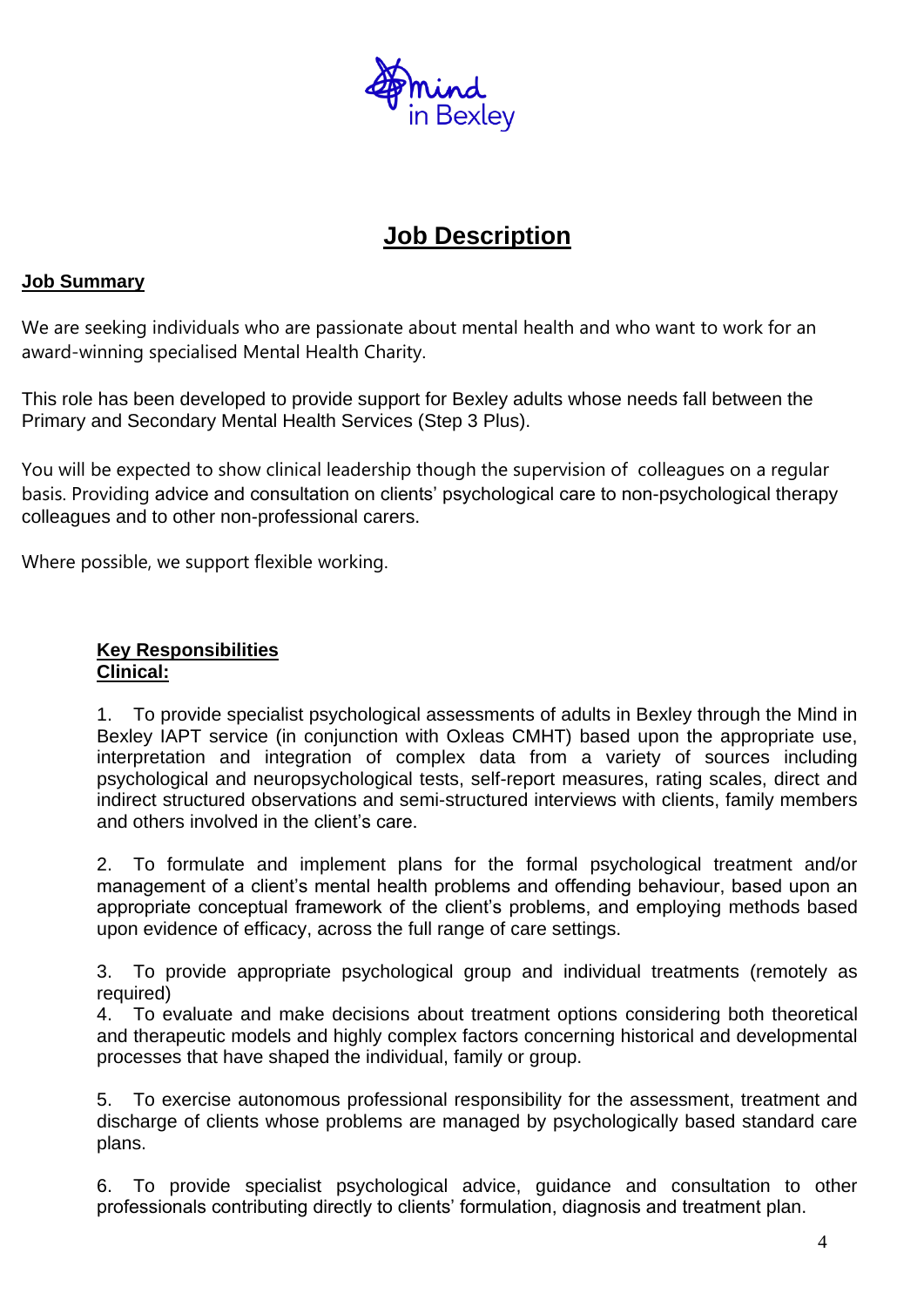

7. To contribute directly and indirectly to a psychologically based framework of understanding and care to the benefit of all clients of the service, across all settings and agencies.

8. To undertake risk assessment and risk management for individual clients and to provide advice to other professions on psychological aspects of risk assessment and risk management.

9. To act as care coordinator, where appropriate, taking responsibility for initiating planning and review of care plans under enhanced CPA including clients, their carers, referring agents and others involved the network of care.

10. To communicate in a skilled and sensitive manner, information concerning the assessment, formulation and treatment plans of clients under their care and to monitor progress during the course of both uni- and multi-disciplinary care.

#### **Supervision**

1. To receive regular clinical professional supervision from a senior clinical psychologist and, where appropriate, other senior professional colleagues.

2. To continue to gain wider post-qualification experience of clinical/counselling psychology over and above that provided within the principal service area where the postholder is employed.

3. To develop skills in the area of professional post-graduate teaching, training and supervision and to provide supervision to other MDT staff's psychological work, as appropriate.

4. To provide professional and clinical supervision of assistant/graduate psychologists and, as appropriate, to contribute to the supervision of individual cases for trainee clinical psychologists.

5. To contribute to the pre- and post-qualification teaching of relevant healthcare staff, as appropriate.

#### **Service development**

1. To contribute to the development, evaluation and monitoring of the team's operational policies and services, through the deployment of professional skills in research, service evaluation and audit.

2. To advise both service and professional management on those aspects of the service where psychological and/or organisational matters need addressing.

3. To manage the workloads of assistant and graduate psychologists, within the framework of the team/service's policies and procedures.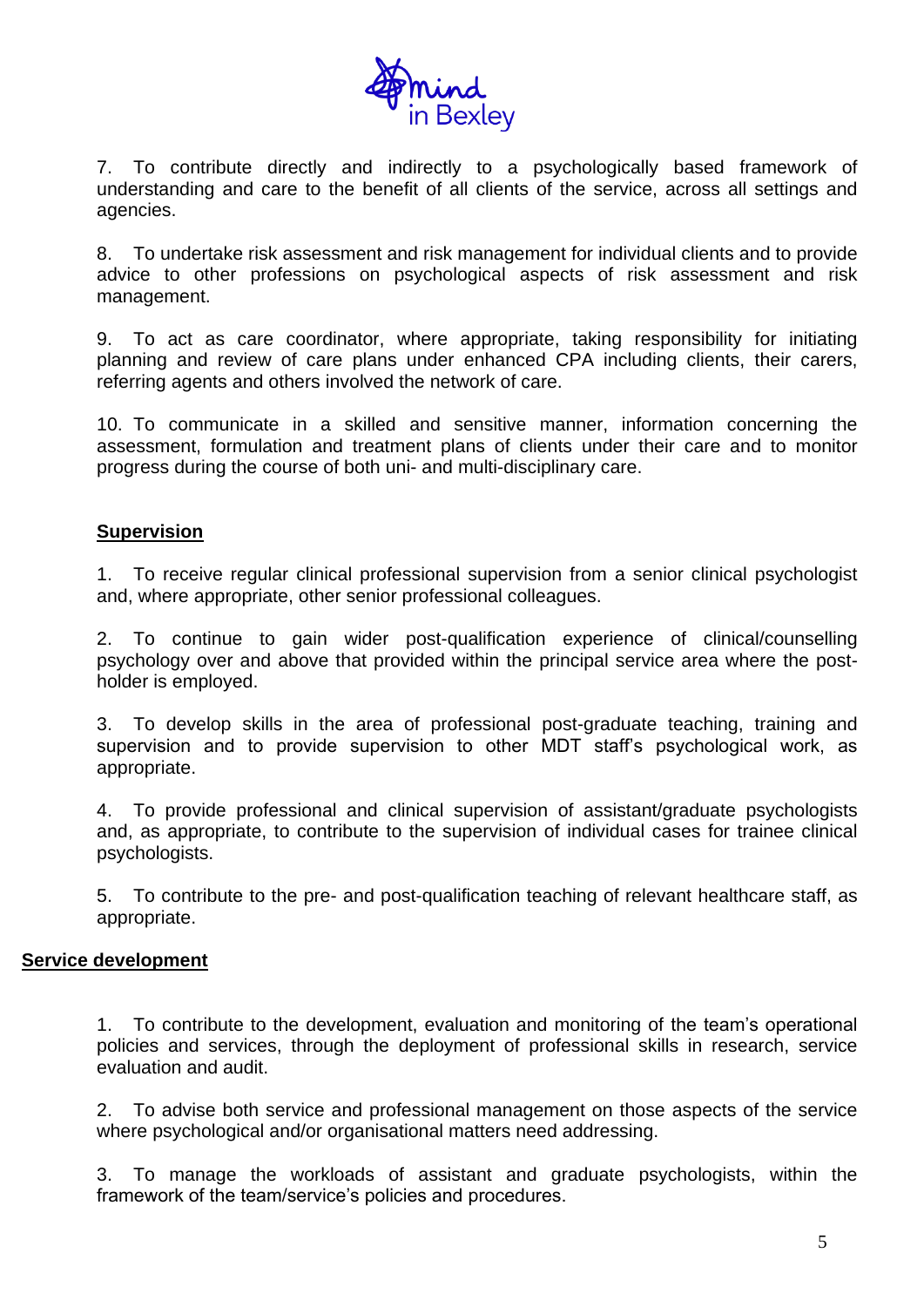

4. To be involved, as appropriate, in the shortlisting and interviewing of assistant/graduate psychologists.

## **IT responsibilities.**

1. To be proficient in the use of IT and patient management systems. To be familiar with word processing, database and statistical packages, and to use such packages for complex data analysis as necessary. To use appropriate computer software to develop and create clinical or other service-related reports or documents.

## **Research and service evaluation**

1. To utilise theory, evidence-based literature and research to support evidence-based practice in individual work and work with other team members.

2. To undertake appropriate research and provide research advice to other staff undertaking research.

3. To undertake project management, including complex audit and service evaluation, with colleagues within the service to help develop service provision.

## **General**

1. To maintain registration with the Health and Care Professions Council as a Clinical/Counselling Psychologist.

2. To contribute to the development and maintenance of the highest professional standards of practice, through active participation in internal and external CPD training and development programmes, in consultation with the post-holder's professional and service manager(s).

3. To contribute to the development and articulation of best practice in psychology across the service, by continuing to develop the skills of a reflexive and reflective scientist practitioner, taking part in regular professional supervision and appraisal and maintaining an active engagement with current developments in the field of clinical/counselling psychology, forensic and related disciplines.

4. To maintain the highest standards of clinical record keeping including electronic data entry and recording, report writing and the responsible exercise of professional selfgovernance in accordance with professional codes of practice of the British Psychological Society/BABCP and company policies and procedures.

5. To maintain up to date knowledge of legislation, national and local policies and issues in relation to both mentally disordered offenders and to mental health.

## To be noted:

• This is not an exhaustive list of duties and responsibilities, and the post-holder may be required to undertake other duties which fall within the grade of the job, in discussion with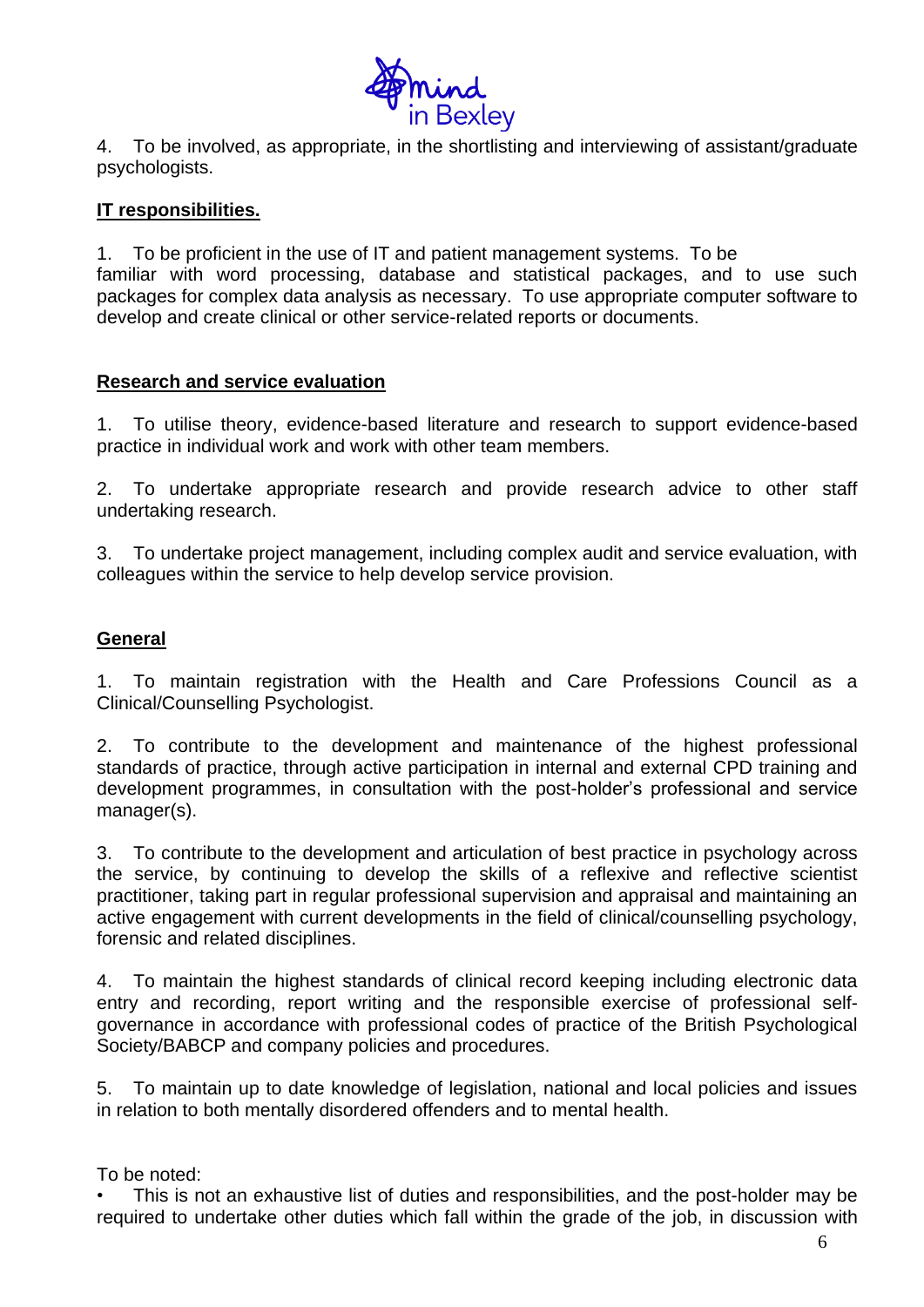

the manager/clinical lead.

This job description will be reviewed regularly in the light of changing service requirements and any such changes will be discussed with the post holder.

The post holder is expected to comply with all relevant company policies, procedures and guidelines, including those relating to Equal Opportunities, Health and Safety and Confidentiality of Information.

## **Confidentiality**

In the course of your employment with Mind in Bexley, you may handle confidential personal information concerning either patients or staff which may be held by the organisation. You must not read, discuss, disclose or pass on confidential information unless it is necessary in the pursuance of your legitimate duties.

Unauthorised disclosure of such information will be treated as a serious disciplinary matter. In addition, it is important that you realise that if this confidentiality is breached, this may result in civil proceedings or a criminal prosecution.

This confidentiality must continue at all times and this agreement will continue beyond your period of employment.

As this post is held in conjunction with Oxleas Foundation Trust, you will be required to work in line with the policies of both organisations.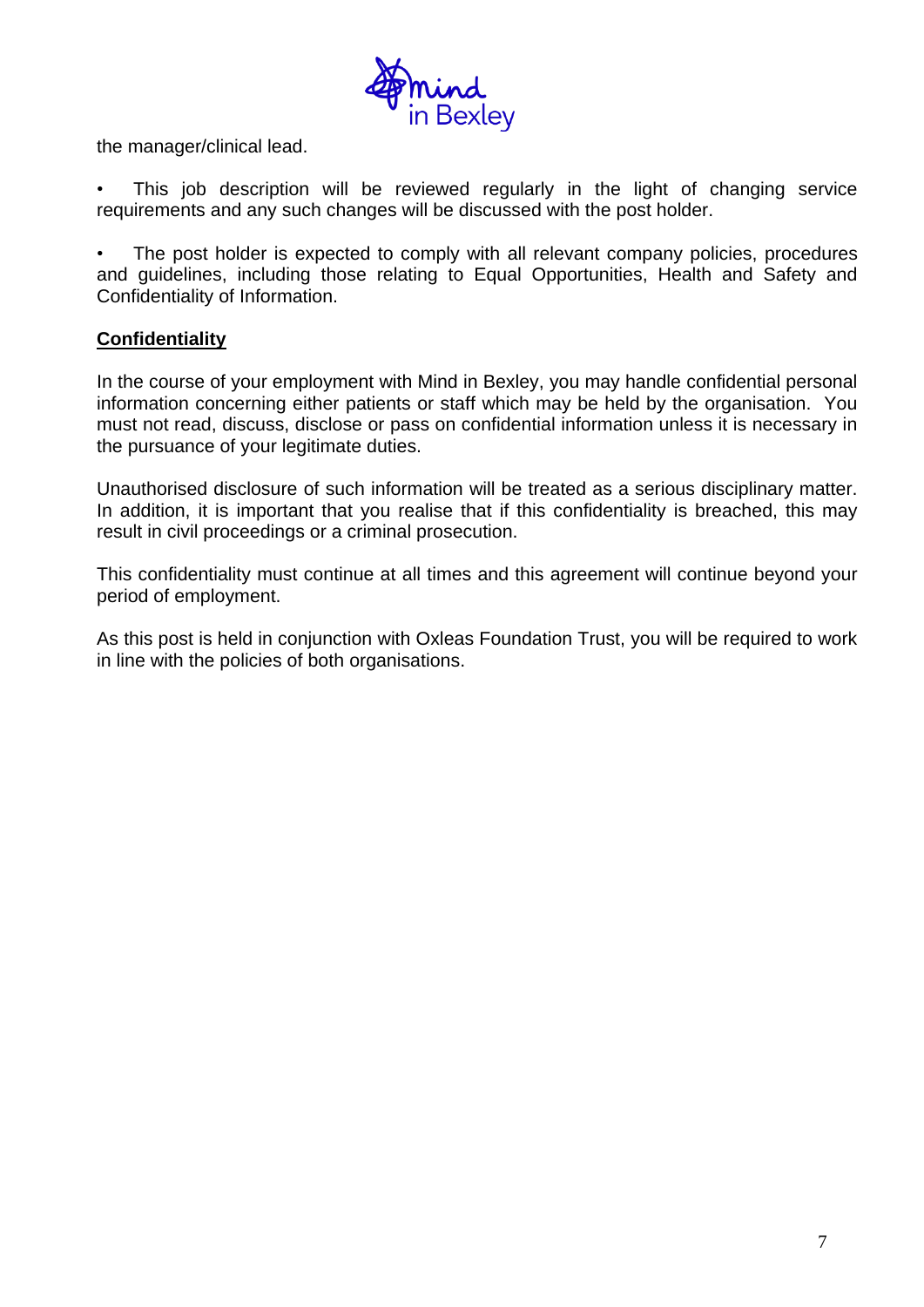

## **PERSON SPECIFICATION**

|                       | <b>ESSENTIAL</b>                                                                                                                                                                                                                                                                                                                                                                                                   | <b>DESIRABLE</b>                                                                                            |
|-----------------------|--------------------------------------------------------------------------------------------------------------------------------------------------------------------------------------------------------------------------------------------------------------------------------------------------------------------------------------------------------------------------------------------------------------------|-------------------------------------------------------------------------------------------------------------|
|                       | The qualities without which<br>a post holder could not be<br>appointed                                                                                                                                                                                                                                                                                                                                             | Extra qualities which can be<br>used to choose between<br>candidates who meet<br>all the essential criteria |
| <b>Qualifications</b> | • HCPC registered Counselling<br>or Clinical Psychologist<br>(eligible for BABCP<br>accreditation).<br>• Psychological Therapist/High<br>Intensity therapist (CBT) with<br>a core mental health training<br>e.g. nursing, social work,<br>accredited and registered by<br>BABCP, UKCP and HPC.<br>• All applicants must be<br><b>BABCP</b> accredited or eligible<br>to apply for accreditation<br>within 6 months |                                                                                                             |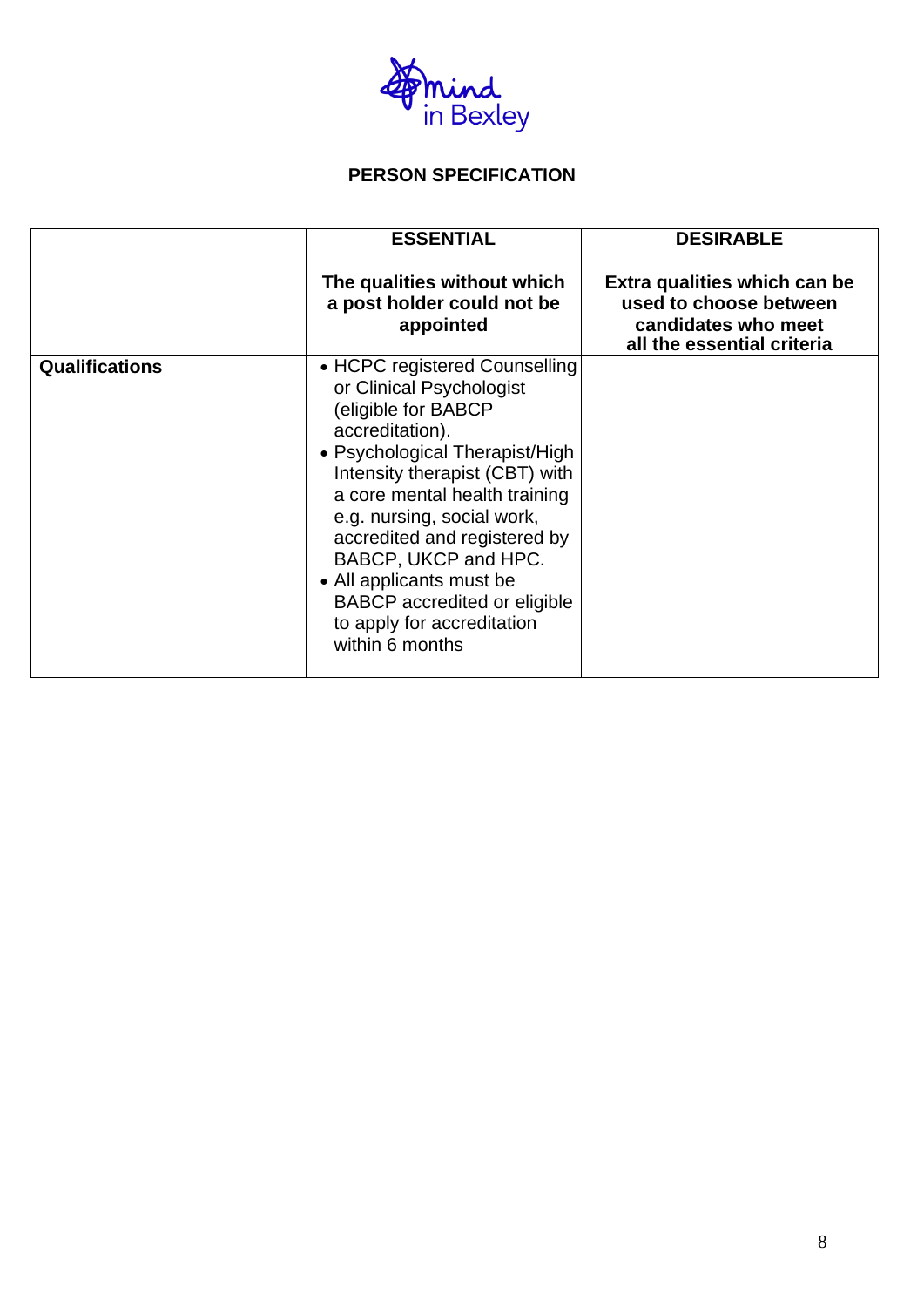

| <b>Experience and Knowledge</b> | (BABCP, BACP, IPT, DIT or<br>CFD accredited)<br>• Experience of risk-<br>management<br>• Experience undertaking<br>Clinical Audit, including<br>action planning<br>• Experience of supervising<br>other High Intensity<br>Therapists<br>• Good at Networking and<br>engaging with external<br>stakeholders<br>• Experience of evidence-based<br><b>CBT</b> interventions<br>• Knowledge of IAPT National<br>Standards<br>• Confidence with outcome<br>measures and their use for<br>clinical and audit purposes.<br>• Experience of team<br>supervision<br>• Expertise in the application<br>and supervision of<br>psychological models for a<br>range of mental health<br>difficulties<br>• Ability to meet<br>agreed/specified service<br>targets<br>• Ability to manage own<br>caseload and time<br>• Understanding of issues<br>surrounding clinical risk<br>• Able to develop good<br>therapeutic relationships with<br>clients<br>• Ability to use clinical<br>supervision and case<br>management effectively | • IAPT Recognised Qualification • IAPT High Intensity / IAPT High<br><b>Intensity Supervisor Training</b><br>qualification<br>• Experience of using IAPT clinical<br>systems, e.g. IAPTus<br>• Completed clinical audits within<br>a service<br>• Experience in treating Post<br>traumatic Stress Disorder<br>• Experience of delivering<br>therapy in a group format<br>• Experience of delivering<br>clinical supervision<br>• Experience of delivering therapy<br>through interpreters |
|---------------------------------|---------------------------------------------------------------------------------------------------------------------------------------------------------------------------------------------------------------------------------------------------------------------------------------------------------------------------------------------------------------------------------------------------------------------------------------------------------------------------------------------------------------------------------------------------------------------------------------------------------------------------------------------------------------------------------------------------------------------------------------------------------------------------------------------------------------------------------------------------------------------------------------------------------------------------------------------------------------------------------------------------------------------|-------------------------------------------------------------------------------------------------------------------------------------------------------------------------------------------------------------------------------------------------------------------------------------------------------------------------------------------------------------------------------------------------------------------------------------------------------------------------------------------|